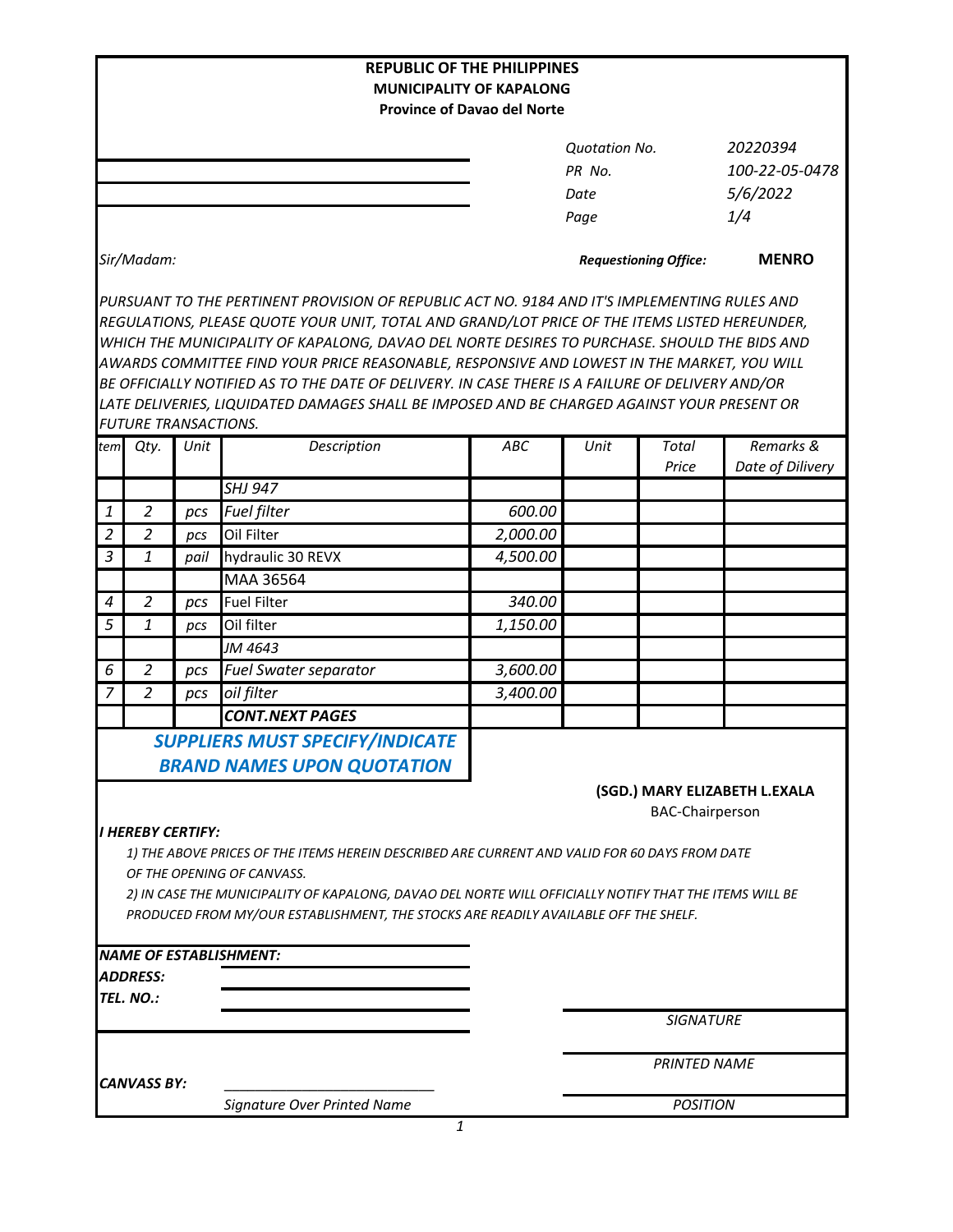|                                                                                                                                      |                             |      |                                                                                                                                                                                               | <b>REPUBLIC OF THE PHILIPPINES</b><br><b>MUNICIPALITY OF KAPALONG</b> |                              |                        |                               |  |
|--------------------------------------------------------------------------------------------------------------------------------------|-----------------------------|------|-----------------------------------------------------------------------------------------------------------------------------------------------------------------------------------------------|-----------------------------------------------------------------------|------------------------------|------------------------|-------------------------------|--|
|                                                                                                                                      |                             |      |                                                                                                                                                                                               | <b>Province of Davao del Norte</b>                                    |                              |                        |                               |  |
|                                                                                                                                      |                             |      |                                                                                                                                                                                               |                                                                       |                              |                        |                               |  |
|                                                                                                                                      |                             |      |                                                                                                                                                                                               |                                                                       | <b>Quotation No.</b>         |                        | 20220394                      |  |
|                                                                                                                                      |                             |      |                                                                                                                                                                                               |                                                                       | PR No.                       |                        | 100-22-05-0478                |  |
|                                                                                                                                      |                             |      |                                                                                                                                                                                               |                                                                       | Date                         |                        | 5/6/2022                      |  |
|                                                                                                                                      |                             |      |                                                                                                                                                                                               |                                                                       | Page                         |                        | 1/4                           |  |
| Sir/Madam:                                                                                                                           |                             |      |                                                                                                                                                                                               |                                                                       | <b>Requestioning Office:</b> | <b>MENRO</b>           |                               |  |
|                                                                                                                                      |                             |      | PURSUANT TO THE PERTINENT PROVISION OF REPUBLIC ACT NO. 9184 AND IT'S IMPLEMENTING RULES AND<br>REGULATIONS, PLEASE QUOTE YOUR UNIT, TOTAL AND GRAND/LOT PRICE OF THE ITEMS LISTED HEREUNDER, |                                                                       |                              |                        |                               |  |
|                                                                                                                                      |                             |      | WHICH THE MUNICIPALITY OF KAPALONG, DAVAO DEL NORTE DESIRES TO PURCHASE. SHOULD THE BIDS AND                                                                                                  |                                                                       |                              |                        |                               |  |
|                                                                                                                                      |                             |      | AWARDS COMMITTEE FIND YOUR PRICE REASONABLE, RESPONSIVE AND LOWEST IN THE MARKET, YOU WILL                                                                                                    |                                                                       |                              |                        |                               |  |
|                                                                                                                                      |                             |      | BE OFFICIALLY NOTIFIED AS TO THE DATE OF DELIVERY. IN CASE THERE IS A FAILURE OF DELIVERY AND/OR                                                                                              |                                                                       |                              |                        |                               |  |
|                                                                                                                                      |                             |      | LATE DELIVERIES, LIQUIDATED DAMAGES SHALL BE IMPOSED AND BE CHARGED AGAINST YOUR PRESENT OR                                                                                                   |                                                                       |                              |                        |                               |  |
|                                                                                                                                      | <b>FUTURE TRANSACTIONS.</b> |      |                                                                                                                                                                                               |                                                                       |                              |                        |                               |  |
| tem                                                                                                                                  | Qty.                        | Unit | Description                                                                                                                                                                                   | ABC                                                                   | Unit                         | <b>Total</b>           | Remarks &                     |  |
| No.                                                                                                                                  |                             |      |                                                                                                                                                                                               |                                                                       | Price                        | Price                  | Date of Delivery              |  |
| 8                                                                                                                                    | $\overline{2}$              | gal  | Engine Oil (15w40 RX400)                                                                                                                                                                      | 1,150.00                                                              |                              |                        |                               |  |
|                                                                                                                                      |                             |      | <b>EXCAVATOR</b>                                                                                                                                                                              |                                                                       |                              |                        |                               |  |
| 9                                                                                                                                    | 1                           | pc   | <b>Oil Vseal</b>                                                                                                                                                                              | 1,400.00                                                              |                              |                        |                               |  |
| 10                                                                                                                                   | $\overline{2}$              | pcs  | Oil filter C-304                                                                                                                                                                              | 300.00                                                                |                              |                        |                               |  |
| 11                                                                                                                                   | $\overline{2}$              | pcs  | oil filter C-231                                                                                                                                                                              | 450.00                                                                |                              |                        |                               |  |
|                                                                                                                                      |                             |      | MITSUBISHI BD2G Bulldozer                                                                                                                                                                     |                                                                       |                              |                        |                               |  |
| 12                                                                                                                                   | 1                           | pc   | <b>Bearing</b>                                                                                                                                                                                | 3,300.00                                                              |                              |                        |                               |  |
| 13                                                                                                                                   | 1                           | рc   | Oring                                                                                                                                                                                         | 220.00                                                                |                              |                        |                               |  |
| 14                                                                                                                                   | 1                           | pс   | Oring                                                                                                                                                                                         | 370.00                                                                |                              |                        |                               |  |
| 15                                                                                                                                   | $\mathbf{1}$                | рc   | <b>Brake pad bonding</b>                                                                                                                                                                      | 9,000.00                                                              |                              |                        |                               |  |
|                                                                                                                                      |                             |      | <b>CONT.NEXT PAGES</b>                                                                                                                                                                        |                                                                       |                              |                        |                               |  |
|                                                                                                                                      |                             |      | SUPPLIER MUST SPECIFY/INDICATE                                                                                                                                                                |                                                                       |                              |                        |                               |  |
|                                                                                                                                      |                             |      |                                                                                                                                                                                               |                                                                       |                              |                        |                               |  |
|                                                                                                                                      |                             |      | <b>BRAND NAMES UPON QUOTATION</b>                                                                                                                                                             |                                                                       |                              |                        |                               |  |
|                                                                                                                                      |                             |      |                                                                                                                                                                                               |                                                                       |                              |                        | (SGD.) MARY ELIZABITH L.EXALA |  |
|                                                                                                                                      |                             |      |                                                                                                                                                                                               |                                                                       |                              | <b>BAC-Chairperson</b> |                               |  |
|                                                                                                                                      | <b>I HEREBY CERTIFY:</b>    |      |                                                                                                                                                                                               |                                                                       |                              |                        |                               |  |
|                                                                                                                                      |                             |      | 1) THE ABOVE PRICES OF THE ITEMS HEREIN DESCRIBED ARE CURRENT AND VALID FOR 60 DAYS FROM DATE                                                                                                 |                                                                       |                              |                        |                               |  |
| OF THE OPENING OF CANVASS.<br>2) IN CASE THE MUNICIPALITY OF KAPALONG, DAVAO DEL NORTE WILL OFFICIALLY NOTIFY THAT THE ITEMS WILL BE |                             |      |                                                                                                                                                                                               |                                                                       |                              |                        |                               |  |
|                                                                                                                                      |                             |      | PRODUCED FROM MY/OUR ESTABLISHMENT, THE STOCKS ARE READILY AVAILABLE OFF THE SHELF.                                                                                                           |                                                                       |                              |                        |                               |  |
|                                                                                                                                      |                             |      |                                                                                                                                                                                               |                                                                       |                              |                        |                               |  |
|                                                                                                                                      |                             |      | <b>NAME OF ESTABLISHMENT:</b>                                                                                                                                                                 |                                                                       |                              |                        |                               |  |
|                                                                                                                                      | <b>ADDRESS:</b>             |      |                                                                                                                                                                                               |                                                                       |                              |                        |                               |  |
|                                                                                                                                      | TEL. NO.:                   |      |                                                                                                                                                                                               |                                                                       |                              |                        |                               |  |
|                                                                                                                                      |                             |      |                                                                                                                                                                                               |                                                                       |                              | <b>SIGNATURE</b>       |                               |  |
|                                                                                                                                      |                             |      |                                                                                                                                                                                               |                                                                       |                              |                        |                               |  |
| <b>CANVASS BY:</b>                                                                                                                   |                             |      |                                                                                                                                                                                               | <b>PRINTED NAME</b>                                                   |                              |                        |                               |  |
|                                                                                                                                      |                             |      | Signature Over Printed Name                                                                                                                                                                   |                                                                       |                              | <b>POSITION</b>        |                               |  |
|                                                                                                                                      |                             |      |                                                                                                                                                                                               | $\overline{a}$                                                        |                              |                        |                               |  |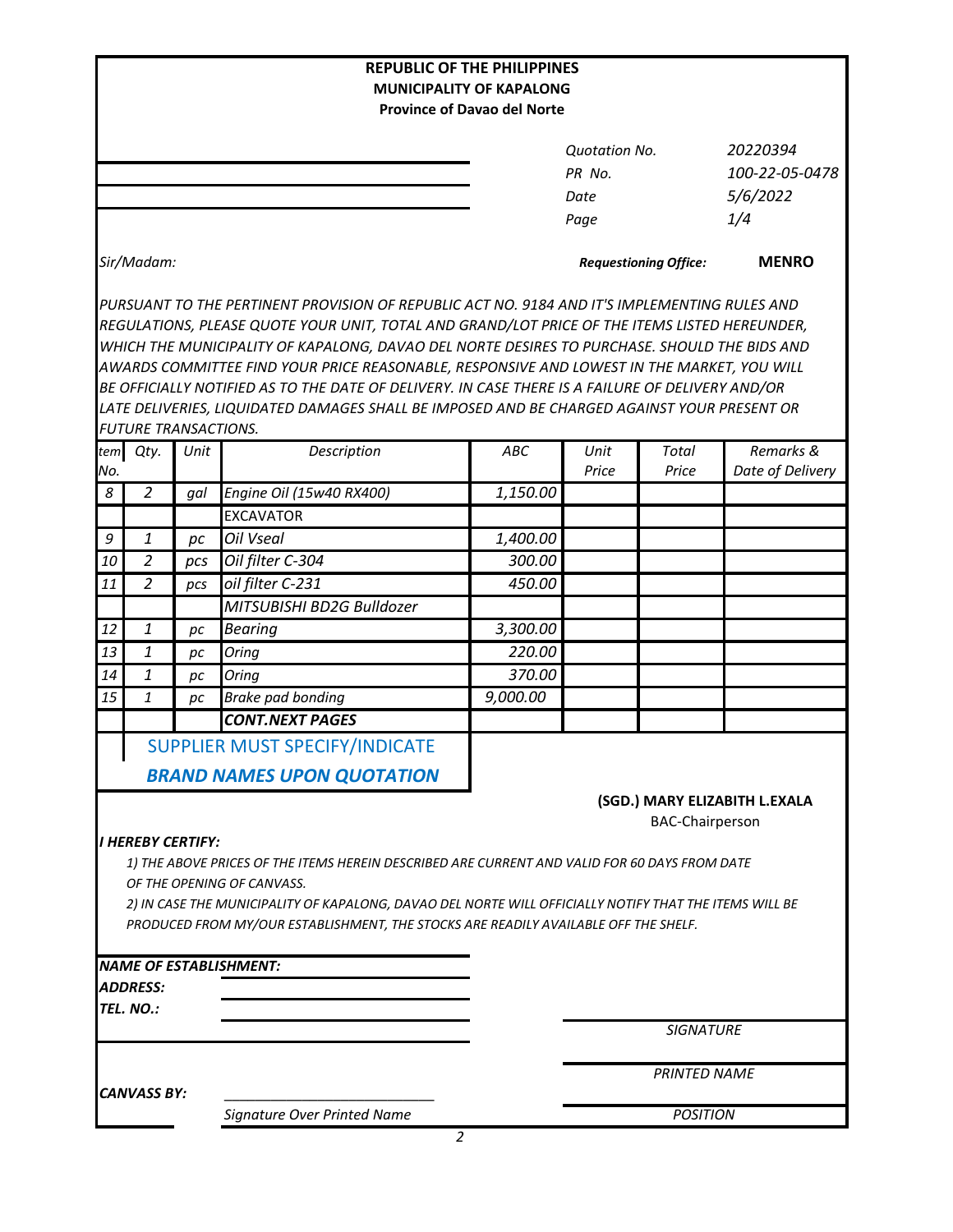|                                            |                             |                | <b>REPUBLIC OF THE PHILIPPINES</b>                                                                                                                                                                                                                                                                                                                                                                                                                                                                                                                                                             | <b>MUNICIPALITY OF KAPALONG</b>    |                              |                        |                               |
|--------------------------------------------|-----------------------------|----------------|------------------------------------------------------------------------------------------------------------------------------------------------------------------------------------------------------------------------------------------------------------------------------------------------------------------------------------------------------------------------------------------------------------------------------------------------------------------------------------------------------------------------------------------------------------------------------------------------|------------------------------------|------------------------------|------------------------|-------------------------------|
|                                            |                             |                |                                                                                                                                                                                                                                                                                                                                                                                                                                                                                                                                                                                                | <b>Province of Davao del Norte</b> |                              |                        |                               |
|                                            |                             |                |                                                                                                                                                                                                                                                                                                                                                                                                                                                                                                                                                                                                | <b>Quotation No.</b>               |                              |                        | 20220394                      |
|                                            |                             |                |                                                                                                                                                                                                                                                                                                                                                                                                                                                                                                                                                                                                |                                    | PR No.                       |                        | 100-22-05-0478                |
|                                            |                             |                |                                                                                                                                                                                                                                                                                                                                                                                                                                                                                                                                                                                                |                                    | Date                         |                        | 5/6/2022                      |
|                                            |                             |                |                                                                                                                                                                                                                                                                                                                                                                                                                                                                                                                                                                                                |                                    | Page                         |                        | 1/3                           |
|                                            | Sir/Madam:                  |                |                                                                                                                                                                                                                                                                                                                                                                                                                                                                                                                                                                                                |                                    | <b>Requestioning Office:</b> | <b>MENRO</b>           |                               |
|                                            |                             |                | PURSUANT TO THE PERTINENT PROVISION OF REPUBLIC ACT NO. 9184 AND IT'S IMPLEMENTING RULES AND<br>REGULATIONS, PLEASE QUOTE YOUR UNIT, TOTAL AND GRAND/LOT PRICE OF THE ITEMS LISTED HEREUNDER,<br>WHICH THE MUNICIPALITY OF KAPALONG, DAVAO DEL NORTE DESIRES TO PURCHASE. SHOULD THE BIDS AND<br>AWARDS COMMITTEE FIND YOUR PRICE REASONABLE, RESPONSIVE AND LOWEST IN THE MARKET, YOU WILL<br>BE OFFICIALLY NOTIFIED AS TO THE DATE OF DELIVERY. IN CASE THERE IS A FAILURE OF DELIVERY AND/OR<br>LATE DELIVERIES, LIQUIDATED DAMAGES SHALL BE IMPOSED AND BE CHARGED AGAINST YOUR PRESENT OR |                                    |                              |                        |                               |
|                                            | <b>FUTURE TRANSACTIONS.</b> |                |                                                                                                                                                                                                                                                                                                                                                                                                                                                                                                                                                                                                |                                    |                              |                        |                               |
| No.                                        | tem Qty.                    | Unit           | Description                                                                                                                                                                                                                                                                                                                                                                                                                                                                                                                                                                                    | ABC                                | Unit                         | <b>Total</b><br>Price  | Remarks &<br>Date of Dilivery |
| 16                                         | $\mathbf{1}$                | pc             | <b>Clutch Booster</b>                                                                                                                                                                                                                                                                                                                                                                                                                                                                                                                                                                          | 5,700.00                           |                              |                        |                               |
| 17                                         | 5                           | liters         | <b>Brake Vfluid</b>                                                                                                                                                                                                                                                                                                                                                                                                                                                                                                                                                                            | 260.00                             |                              |                        |                               |
| 18                                         | 1                           | $\overline{p}$ | Hydraulic Oil 10                                                                                                                                                                                                                                                                                                                                                                                                                                                                                                                                                                               | 1,000.00                           |                              |                        |                               |
|                                            |                             |                |                                                                                                                                                                                                                                                                                                                                                                                                                                                                                                                                                                                                |                                    |                              |                        |                               |
|                                            |                             |                |                                                                                                                                                                                                                                                                                                                                                                                                                                                                                                                                                                                                |                                    |                              |                        |                               |
|                                            |                             |                |                                                                                                                                                                                                                                                                                                                                                                                                                                                                                                                                                                                                |                                    |                              |                        |                               |
|                                            |                             |                |                                                                                                                                                                                                                                                                                                                                                                                                                                                                                                                                                                                                |                                    |                              |                        |                               |
|                                            |                             |                |                                                                                                                                                                                                                                                                                                                                                                                                                                                                                                                                                                                                |                                    |                              |                        |                               |
|                                            |                             |                |                                                                                                                                                                                                                                                                                                                                                                                                                                                                                                                                                                                                |                                    |                              |                        |                               |
|                                            |                             |                |                                                                                                                                                                                                                                                                                                                                                                                                                                                                                                                                                                                                | 51,620.00                          |                              |                        |                               |
|                                            |                             |                | TOTAL APPROVED BUDGET CONTRACT                                                                                                                                                                                                                                                                                                                                                                                                                                                                                                                                                                 |                                    |                              |                        |                               |
|                                            |                             |                | <b>SUPPLIERS MUST SPECIFY/INDICATE</b>                                                                                                                                                                                                                                                                                                                                                                                                                                                                                                                                                         |                                    |                              |                        |                               |
|                                            |                             |                | <b>BRAND NAMES UPON QUOTATION</b>                                                                                                                                                                                                                                                                                                                                                                                                                                                                                                                                                              |                                    |                              |                        | (SGD.) MARY ELIZABETH L.EXALA |
|                                            | <b>I HEREBY CERTIFY:</b>    |                | 1) THE ABOVE PRICES OF THE ITEMS HEREIN DESCRIBED ARE CURRENT AND VALID FOR 60 DAYS FROM DATE<br>OF THE OPENING OF CANVASS.<br>2) IN CASE THE MUNICIPALITY OF KAPALONG, DAVAO DEL NORTE WILL OFFICIALLY NOTIFY THAT THE ITEMS WILL BE<br>PRODUCED FROM MY/OUR ESTABLISHMENT, THE STOCKS ARE READILY AVAILABLE OFF THE SHELF.                                                                                                                                                                                                                                                                   |                                    |                              | <b>BAC-Chairperson</b> |                               |
|                                            |                             |                | <b>NAME OF ESTABLISHMENT:</b>                                                                                                                                                                                                                                                                                                                                                                                                                                                                                                                                                                  |                                    |                              |                        |                               |
|                                            | <b>ADDRESS:</b>             |                |                                                                                                                                                                                                                                                                                                                                                                                                                                                                                                                                                                                                |                                    |                              |                        |                               |
|                                            | TEL. NO.:                   |                |                                                                                                                                                                                                                                                                                                                                                                                                                                                                                                                                                                                                |                                    |                              |                        |                               |
|                                            |                             |                |                                                                                                                                                                                                                                                                                                                                                                                                                                                                                                                                                                                                |                                    |                              | <b>SIGNATURE</b>       |                               |
| CANVASS BY:<br>Signature Over Printed Name |                             |                |                                                                                                                                                                                                                                                                                                                                                                                                                                                                                                                                                                                                | <b>PRINTED NAME</b>                |                              |                        |                               |
|                                            |                             |                |                                                                                                                                                                                                                                                                                                                                                                                                                                                                                                                                                                                                | <b>POSITION</b>                    |                              |                        |                               |
|                                            |                             |                | 3                                                                                                                                                                                                                                                                                                                                                                                                                                                                                                                                                                                              |                                    |                              |                        |                               |